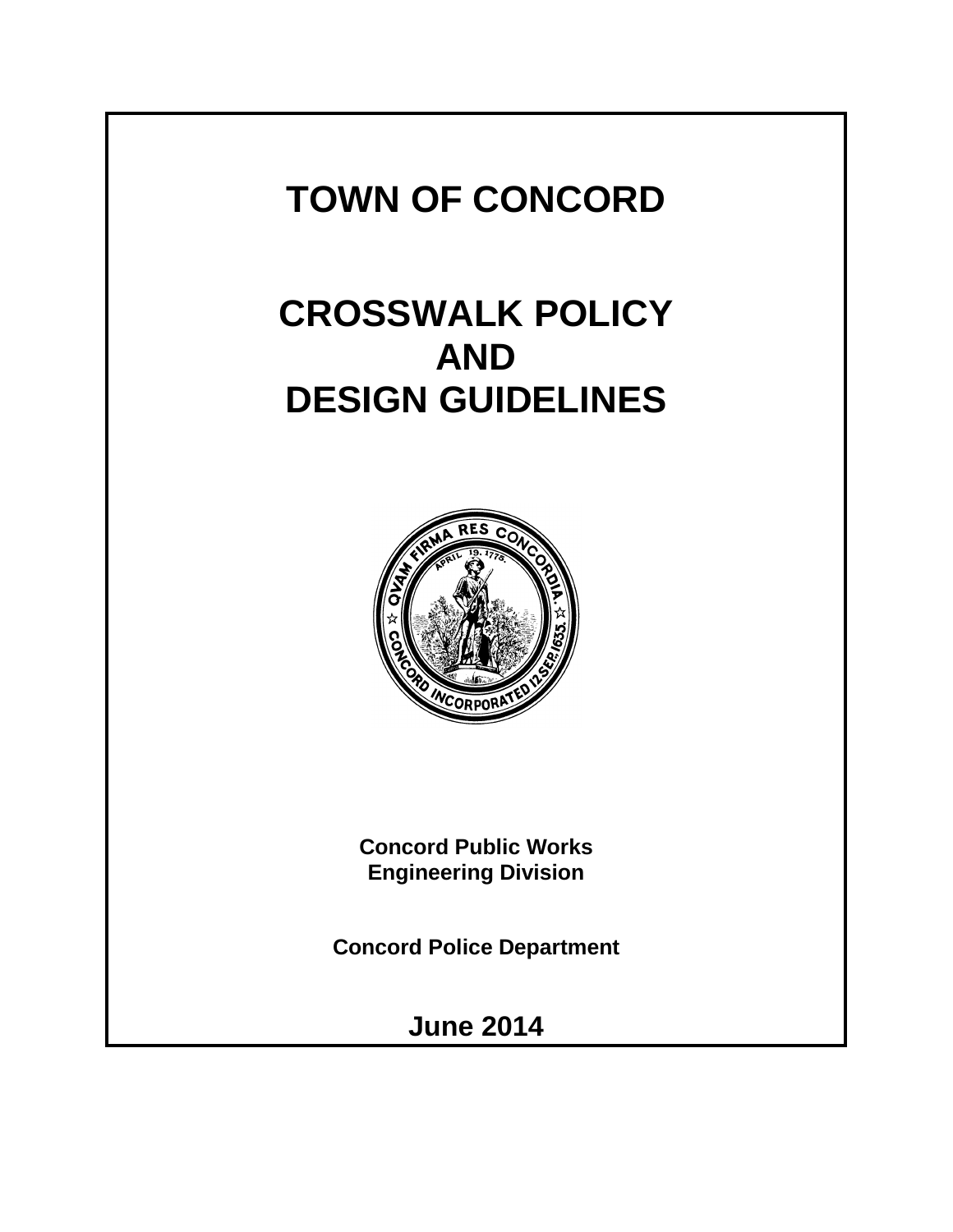# **Crosswalk Policy and Design Standards**

# **Table of Contents**

| 1.0         |  |  |  |  |  |
|-------------|--|--|--|--|--|
|             |  |  |  |  |  |
|             |  |  |  |  |  |
|             |  |  |  |  |  |
|             |  |  |  |  |  |
|             |  |  |  |  |  |
|             |  |  |  |  |  |
|             |  |  |  |  |  |
|             |  |  |  |  |  |
|             |  |  |  |  |  |
|             |  |  |  |  |  |
| 2.0         |  |  |  |  |  |
| 2.1         |  |  |  |  |  |
| 2.2         |  |  |  |  |  |
| 2.3         |  |  |  |  |  |
| 2.4         |  |  |  |  |  |
| 2.5         |  |  |  |  |  |
| 3.0         |  |  |  |  |  |
| 3.1         |  |  |  |  |  |
| 3.2         |  |  |  |  |  |
| 3.3         |  |  |  |  |  |
| 3.4         |  |  |  |  |  |
| 3.5         |  |  |  |  |  |
| 3.6         |  |  |  |  |  |
| 4.0         |  |  |  |  |  |
| 4.1         |  |  |  |  |  |
| 4.2         |  |  |  |  |  |
| 4.3         |  |  |  |  |  |
| 4.4         |  |  |  |  |  |
| 4.5         |  |  |  |  |  |
| 4.6         |  |  |  |  |  |
| 4.6.1       |  |  |  |  |  |
| 4.6.2       |  |  |  |  |  |
| 4.6.3       |  |  |  |  |  |
| 4.7         |  |  |  |  |  |
| 4.7.1       |  |  |  |  |  |
| 4.7.2       |  |  |  |  |  |
| 4.8         |  |  |  |  |  |
| 4.9         |  |  |  |  |  |
| 4.10        |  |  |  |  |  |
| Appendix A. |  |  |  |  |  |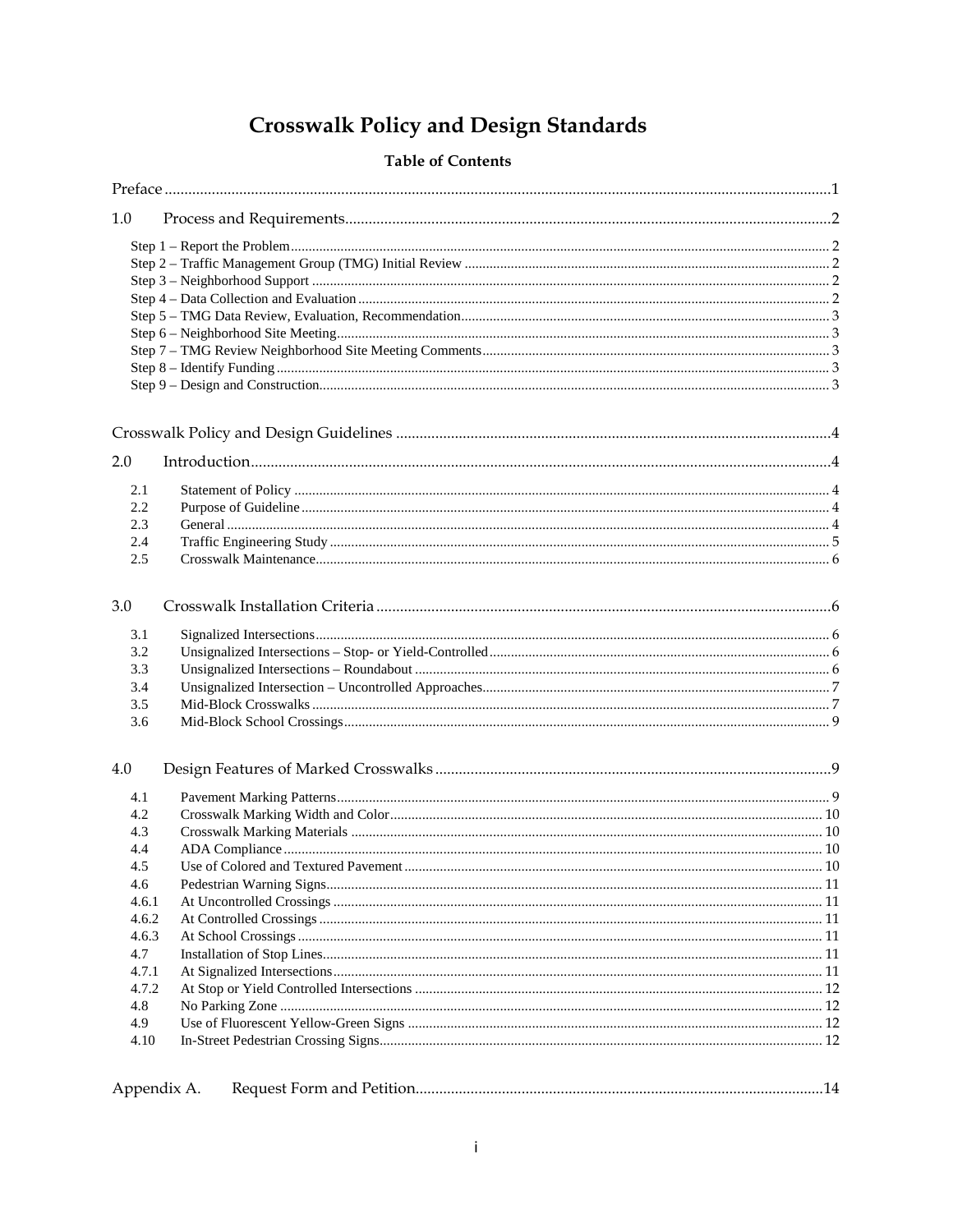# **Crosswalk Policy and Design Guidelines**

# **Preface**

This policy has been developed in order to establish a structured process and consistent criteria through which the Town's Traffic Management Group (TMG) can respond to and address residents' requests for the installation of crosswalks on Town maintained intersections and streets. All requests shall be evaluated on a case-by-case basis to determine whether the installation of a crosswalk in the requested location is warranted.

A flow chart of the overall evaluation process can be viewed below, while a description of each step is outlined in the following section:



#### **Crosswalk Policy Evaluation Process**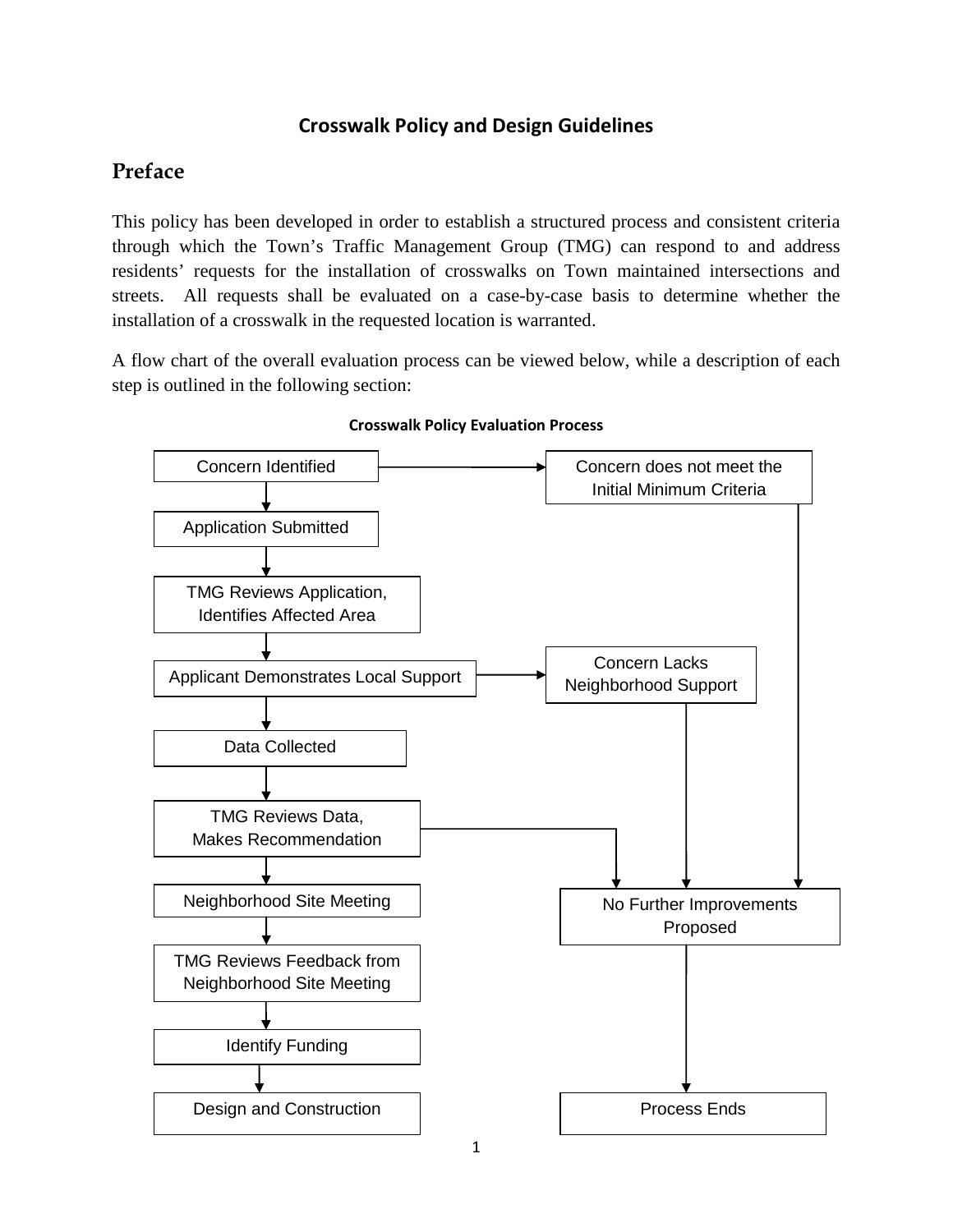# **1.0 Process and Requirements**

#### Step 1 – Report the Problem

If a resident feels that a specific intersection or mid-block crossing location requires a crosswalk, they should request a review of the location to Concord's Community Safety Officer at 978-318- 3400 or by email to [rhodgson@concordma.gov](mailto:rhodgson@concordma.gov)

Town staff will review the request to verify that it meets the following initial minimum criteria:

- Location of crosswalk must be on a Town maintained roadway
- Location meets the Criteria for Installation (not requiring extensive data collection) based on the crosswalk type, as outlined within the Crosswalk Policy and Design Guidelines (See Section 3.0).

If the initial criteria are met, the resident will be provided a Crosswalk Request Form (a copy of the Request Form is provided in Appendix A).

Once this form is completed and submitted to the Community Safety Officer, a letter will be sent to the Applicant with notification of the upcoming Traffic Management Group (TMG) meeting date.

# Step 2 – Traffic Management Group (TMG) Initial Review

The TMG will review the application to determine the limits of the affected area and will require a petition from a representative number of residents in this affected area to promote community involvement in regard to the potential crosswalk location (a blank copy of the petition to be signed is provided in Appendix A). The neighborhood shall identify and list on the petition a resident who will serve as the primary contact with the Town.

A letter will be sent to the Applicant with the petition forms and limits of the affected area.

#### Step 3 – Neighborhood Support

Once the Applicant submits the petition signed by at least 75% of the residents and/or abutters within the subject area, it will be reviewed by Town staff. A letter will be sent to the Applicant indicating receipt of petition forms and that data will be collected to evaluate the location.

In the event that the Applicant is not able to obtain 75% of the required signatures, the TMG may, at its discretion, continue to move the application on to the next step if it is determined that the potential crosswalk location is beneficial to the Town.

# Step 4 – Data Collection and Evaluation

Following the showing of neighborhood support, the TMG will determine the types of data required to evaluate the crosswalk request. This is dependent on the location and existing conditions and is outlined in depth in the Crosswalk Policy and Design Guidelines. If resources allow the Town will collect data, otherwise the applicant will be responsible for the collection of the required data.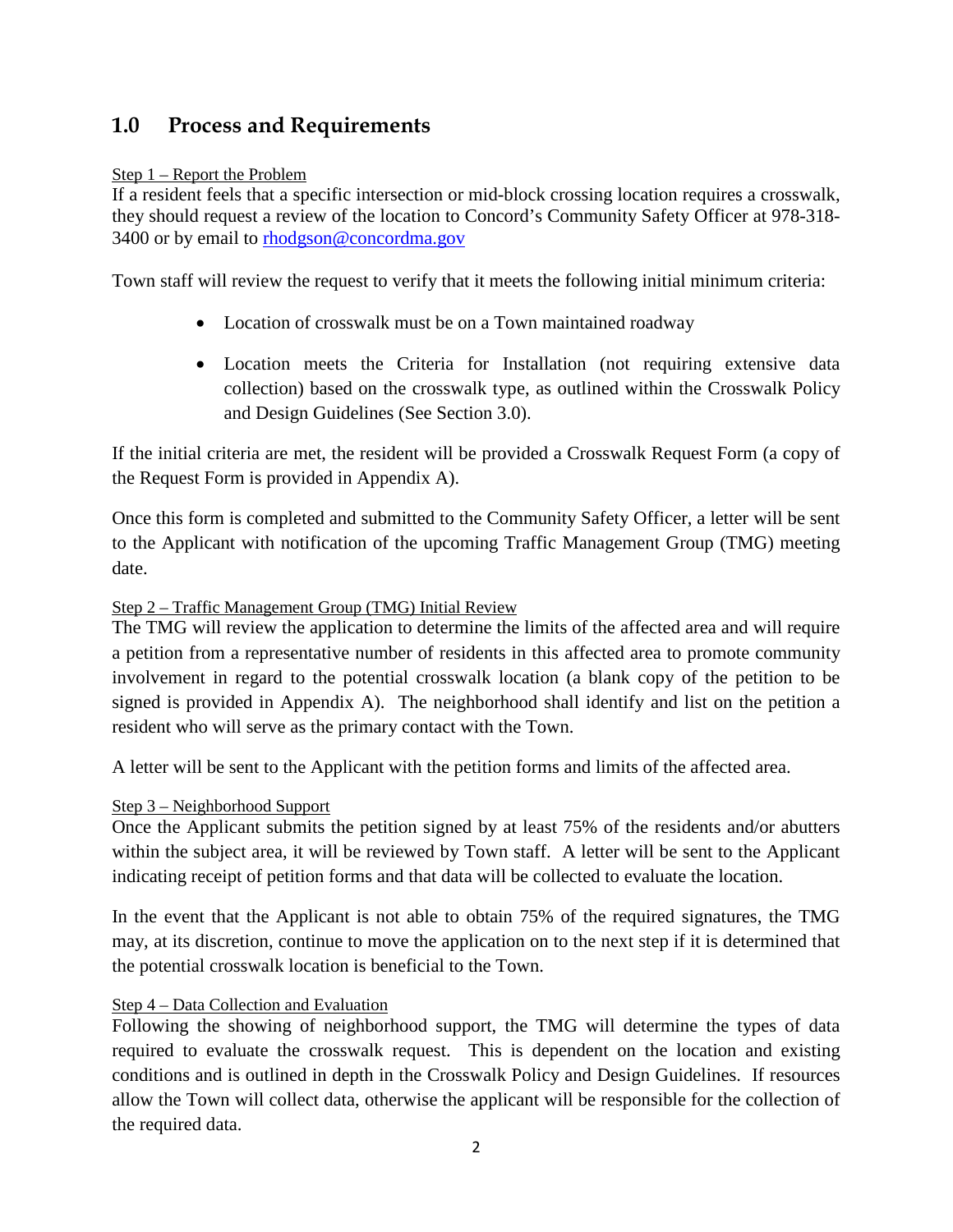#### Step 5 – TMG Data Review, Evaluation, Recommendation

The TMG reviews and evaluates data. If the data meets all Criteria for Installation based on crosswalk type, as outlined within the Crosswalk Policy and Design Guidelines attached in Section 4.0, the TMG may recommend the installation of the crosswalk at the proposed location. A letter will be sent to the Applicant indicating the TMG's determination.

#### Step 6 – Neighborhood Site Meeting

A neighborhood site meeting will be organized by TMG and held to present the proposed crosswalk location and any associated signage/infrastructure improvements. This informational meeting will provide a public forum to solicit comments regarding the proposed project. Accommodations for additional comments will be made for those unable to attend.

#### Step 7 – TMG Review Neighborhood Site Meeting Comments

The TMG will review feedback presented at the neighborhood site meeting and determine the scope of the design and construction of the proposed recommendations.

#### Step 8 – Identify Funding

Once TMG determines that the proposed location warrants a crosswalk, funding for the proposed improvements will need to be identified and prioritized.

#### Step 9 – Design and Construction

Once funding is in place, design and construction of the crosswalk will proceed.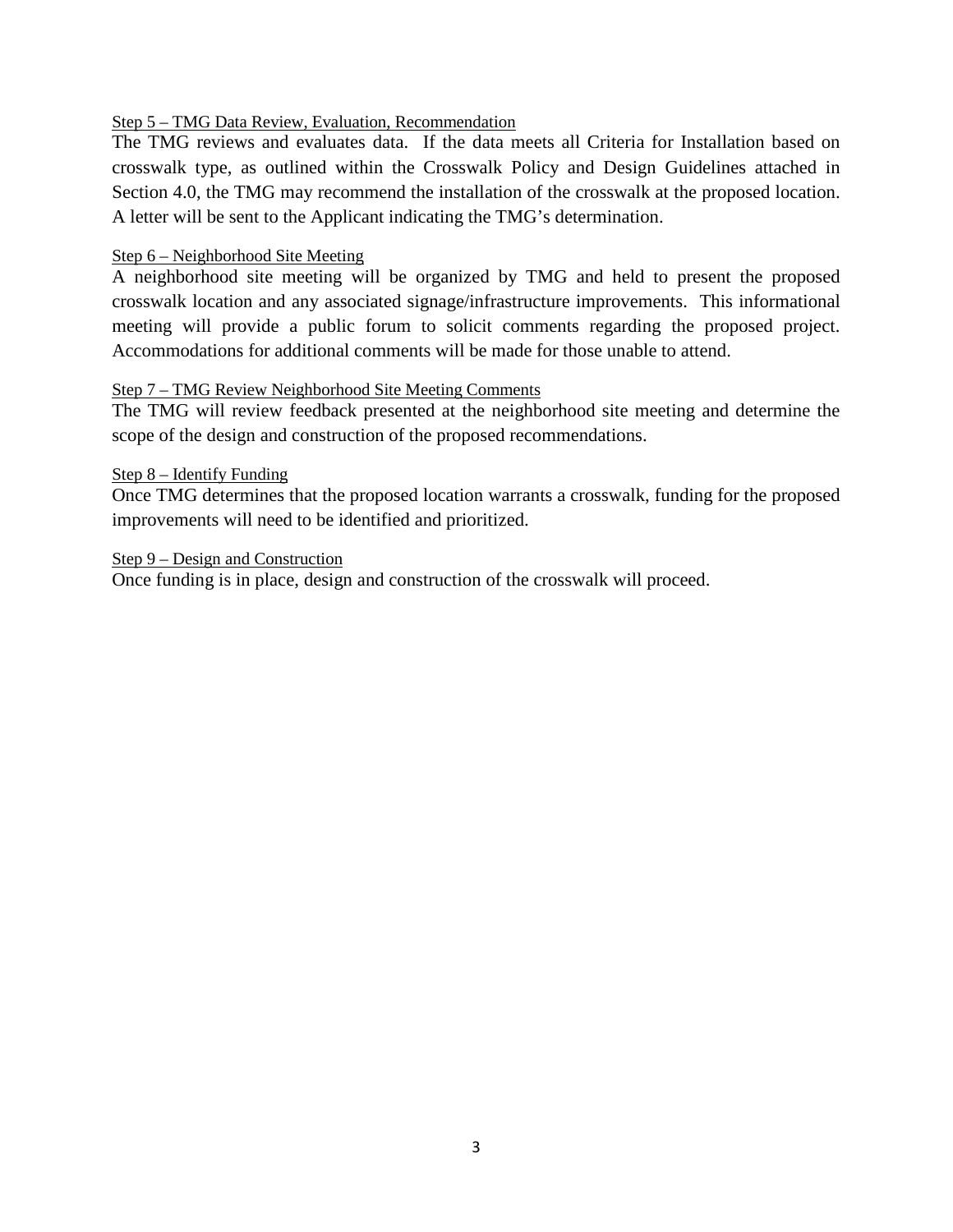# **Crosswalk Policy and Design Guidelines**

# **2.0 Introduction**

# 2.1 Statement of Policy

It shall be the policy of Traffic Management Group to provide for safe pedestrian crossings of public streets by installing and maintaining marked crosswalks at all locations where there is substantial conflict between vehicle and pedestrian movements, where significant pedestrian concerns occur, where pedestrians could not otherwise recognize the proper place to cross, and where traffic movements are controlled.

A "marked crosswalk" is any crosswalk that is delineated by painted marking placed on the pavement for the purpose of directing pedestrians to use a particular location to cross the street. Crosswalks may be marked at intersections controlled by traffic signals or stop/yield signs ("controlled crossings"), or at locations where traffic is not controlled by signals or stop/yield signs ("uncontrolled crossings").

# 2.2 Purpose of Guideline

The purpose of this guideline is to describe the warrants and criteria for the installation of marked crosswalks and the design specifications for crosswalk markings and signage. Compliance with these guidelines will ensure that the pavement markings and signs associated with safe pedestrian crossings are treated consistently throughout the Town of Concord with respect to their placement, design, installation, and maintenance.

This guideline incorporates the guidance and standards contained within the Manual on Uniform Traffic Control Devices (MUTCD), The Massachusetts Amendments to the MUTCD, the MassDOT Project Development & Design Guide and Engineering Directive concerning the standardization of crosswalk markings, the American with Disabilities Act (ADA) Accessibility Guidelines for Buildings and Facilities, and applicable Massachusetts State Law.

# 2.3 General

Marked crosswalks are useful traffic engineering device for helping pedestrians across complex intersections, channelizing pedestrians to safe crossing locations, and minimizing their exposure to vehicular conflicts, as long as sound engineering judgment is exercised in their location and design.

Marked crosswalks are viewed widely as "safety devices", and most municipalities give the pedestrian the right-of-way when within them. However, there is strong evidence that these facts prompt many pedestrians to feel overly secure when using a marked crosswalk. As a result, pedestrians will often place themselves in a hazardous position by believing that motorists can and will stop in all cases, even when it may be impossible to do so. It is not unusual for this type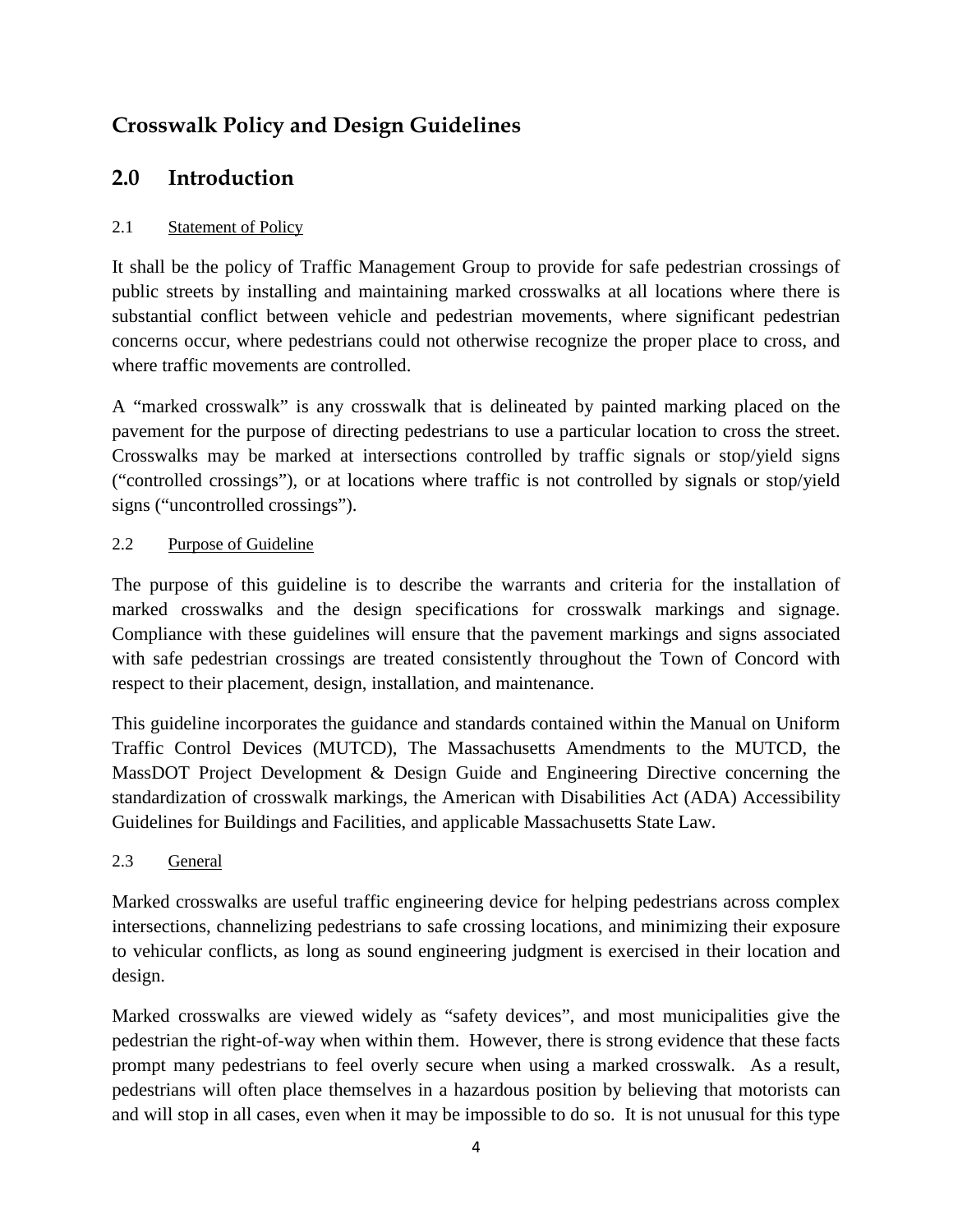of aggressive pedestrian behavior to contribute to a higher incidence of pedestrian accidents and causes a greater number of rear-end collisions. In contrast, a pedestrian using an unmarked crosswalk generally feels less secure and less certain that the motorist will stop and thereby exercise more caution and waiting for safe gaps in the traffic stream before crossing. The end result is fewer accidents at unmarked crosswalks.

Despite the above safety issues, Crosswalk lines should not be used indiscriminately at midblock locations away from traffic signals or stop signs. Crosswalks may be marked at mid-block locations, however, if an engineering study determines it is safe to do so, and their presence is necessary to concentrate pedestrian crossing activity at a specific location. A mid-block crosswalk is not likely to be effective if pedestrian crossings occur at random locations within a block and if vehicle volumes are low or moderate (adequate gaps are available).

Crosswalks should also not be marked on 2-lane roadways with ADT greater than 9,000 vehicles per day, or 4-lane roadways with ADT greater than 12,000 vehicles per day, unless other special treatments – such as raised median refuges, curb extensions, overhead lighting, pedestrianactivated signals, or warning lights – are provided, and an engineering study concludes that pedestrian safety will be ensured by the special treatments.

#### 2.4 Traffic Engineering Study

A traffic engineering study is required to determine if the criteria and warrants are satisfied for the installation of a marked crosswalk at a particular location, and to determine the level of marking justified. The components of a traffic engineering study will vary by location, but may include consideration of:

- Speed and volume on the street(s) involved
- Pedestrian volume, age, and level of mobility
- Location of pedestrian origins and destinations and crossing patterns
- Existing sidewalk network and sidewalk ramps
- Adequacy of sight distances (absence of sight obstructions)
- Street characteristics including grade, curvature, pavement widths, number of vehicle and bicycle lanes
- Location of adjacent driveways
- On-street parking
- Street lighting
- Location of drainage structures
- Distance to nearest marked crossing
- Traffic signal progression
- Potential for rear-end accidents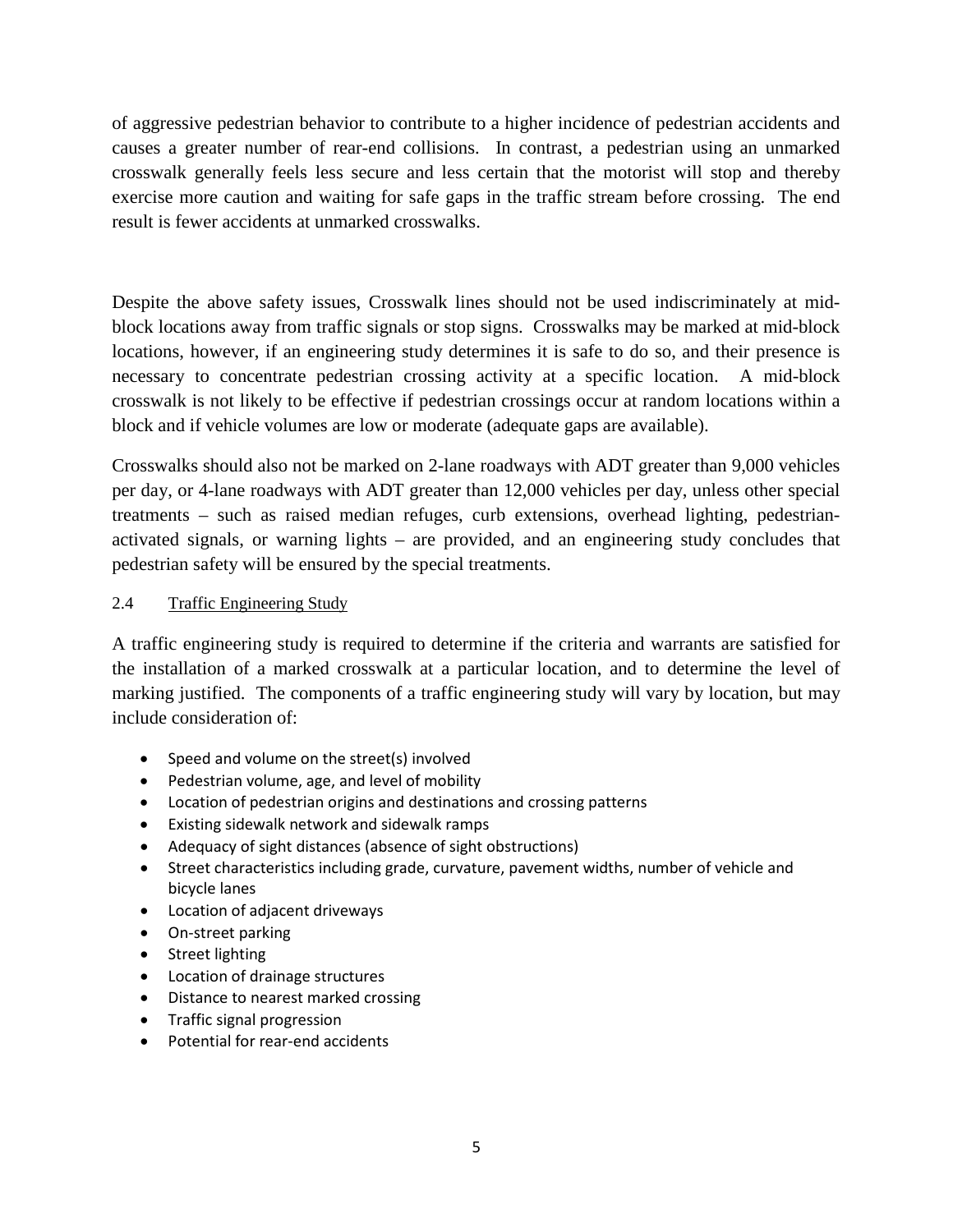## 2.5 Crosswalk Maintenance

Crosswalk markings and signs should be maintained in a high state of visibility and meet reflective standards. All crosswalk markings and signs should be inspected at least once a year and be replaced as needed. Markings and signs for crosswalks located in school zones will be inspected by the Community Safety Officer prior to the beginning of the school year and replaced as needed.

# **3.0 Crosswalk Installation Criteria**

# 3.1 Signalized Intersections

Intersections with a traffic signal timed for concurrent pedestrian movements shall have crosswalks applied on the roadway approaches that have sidewalks on both sides of the approaching street. Crosswalks should not be installed where no sidewalks exist unless adequate shoulders exist for use by pedestrians. The determination of adequate shoulder should be based upon an assessment of traffic volumes, adjacent land uses, and other site-specific considerations.

Intersections with a traffic signal which is not timed to accommodate concurrent or exclusive pedestrian movements, or have traffic heads that cannot be seen by the pedestrian, shall have crosswalks applied only on those approaches which might be used by the pedestrian.

#### 3.2 Unsignalized Intersections – Stop- or Yield-Controlled

A crosswalk may be placed across an approach controlled by a stop or yield sign if a sidewalk exists on both sides of the roadway approach controlled by the stop or yield sign. Crosswalks should not be installed at locations where sidewalks do not exist unless adequate shoulders exist for use by pedestrians. The determination of adequate shoulder should be based upon an assessment of traffic volumes, adjacent land uses, and other site-specific considerations.

In general, the installation of crosswalks across the throat of driveways or minor side roads is not recommended unless there is a high potential for vehicle/pedestrian conflicts that will be mitigated by a marked crosswalk.

#### 3.3 Unsignalized Intersections – Roundabout

A crosswalk may be placed across a roundabout approach if a sidewalk exists on both sides of the approach. Crosswalks should not be installed at locations where sidewalks do not exist unless adequate shoulders exist for use by pedestrians. The determination of adequate shoulder should be based upon an assessment of traffic volumes, adjacent land uses, and other sitespecific considerations.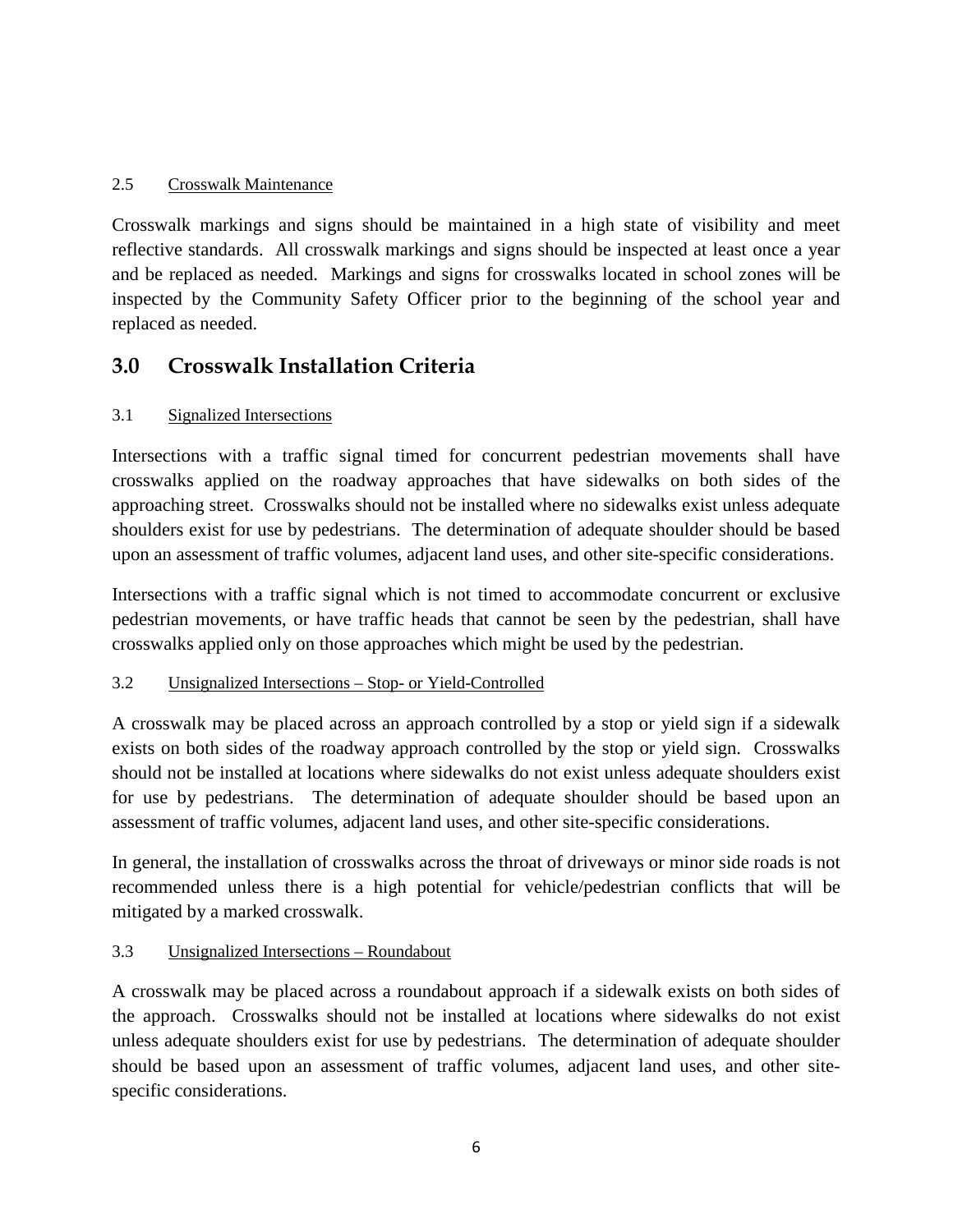In accordance with the MUTCD, crosswalks that are marked on the approaches to a roundabout shall be placed a minimum of 25 feet in advance of the yield line, or if none, from the edge of the circulating lane.

## 3.4 Unsignalized Intersection – Uncontrolled Approaches

A crosswalk should not be installed at an intersection on a roadway approach that is not regulated by a traffic signal, a stop sign, or a yield sign unless all of the following criteria are met:

- a. The speed limit is 40 mph or less; and,
- b. There are 20 or more pedestrians using the crossing per hour during the peak AM and PM periods of vehicular traffic (lesser volumes may be considered if a large pedestrian population consists of young, elderly, or disabled pedestrians); and,
- c. The ADT (average daily traffic) for the roadway (both directions combined) exceeds 3,000 vehicles per day; and,
- d. A sidewalk or adequate shoulder for use by pedestrians (as determined by traffic volumes, adjacent land uses, and other site specific considerations) exists on both sides of the roadway approach; and,
- e. There is not another crosswalk within 200 feet of the intersection; and,
- f. Adequate stopping sight distance (equal to or exceeding that for the posted speed) is available in both directions. Because a driver must be able to see either the crosswalk or the pedestrian warning sign, the sight distance should be measured from the driver's perspective to the outer edges of the travel lane so that an approaching driver can see a pedestrian at any point on the crosswalk. The adequacy of stopping sight distance shall be determined in accordance with the guidance contained in the AASHTO "Green Book" – A Policy on the Design of Highways and Streets (2011).

When a crosswalk is proposed in conjunction with a new development, change in land use, or new pedestrian facilities, an engineering study may be used to predict whether or not the above criteria will be met once the development or facility has been constructed and is fully occupied.

Crosswalks should not be marked on 3 or 4 lane roadways with ADT greater than 9,000 vehicles per day unless other safety features – such as raised median refuges, traffic calming measures, or overhead lighting – are provided, and an engineering study concludes that pedestrian safety will be enhanced by their presence.

# 3.5 Mid-Block Crosswalks

Crosswalk lines should not be used indiscriminately at locations away from traffic signals or stop signs. **Crosswalks may be marked at mid-block locations only if an engineering study**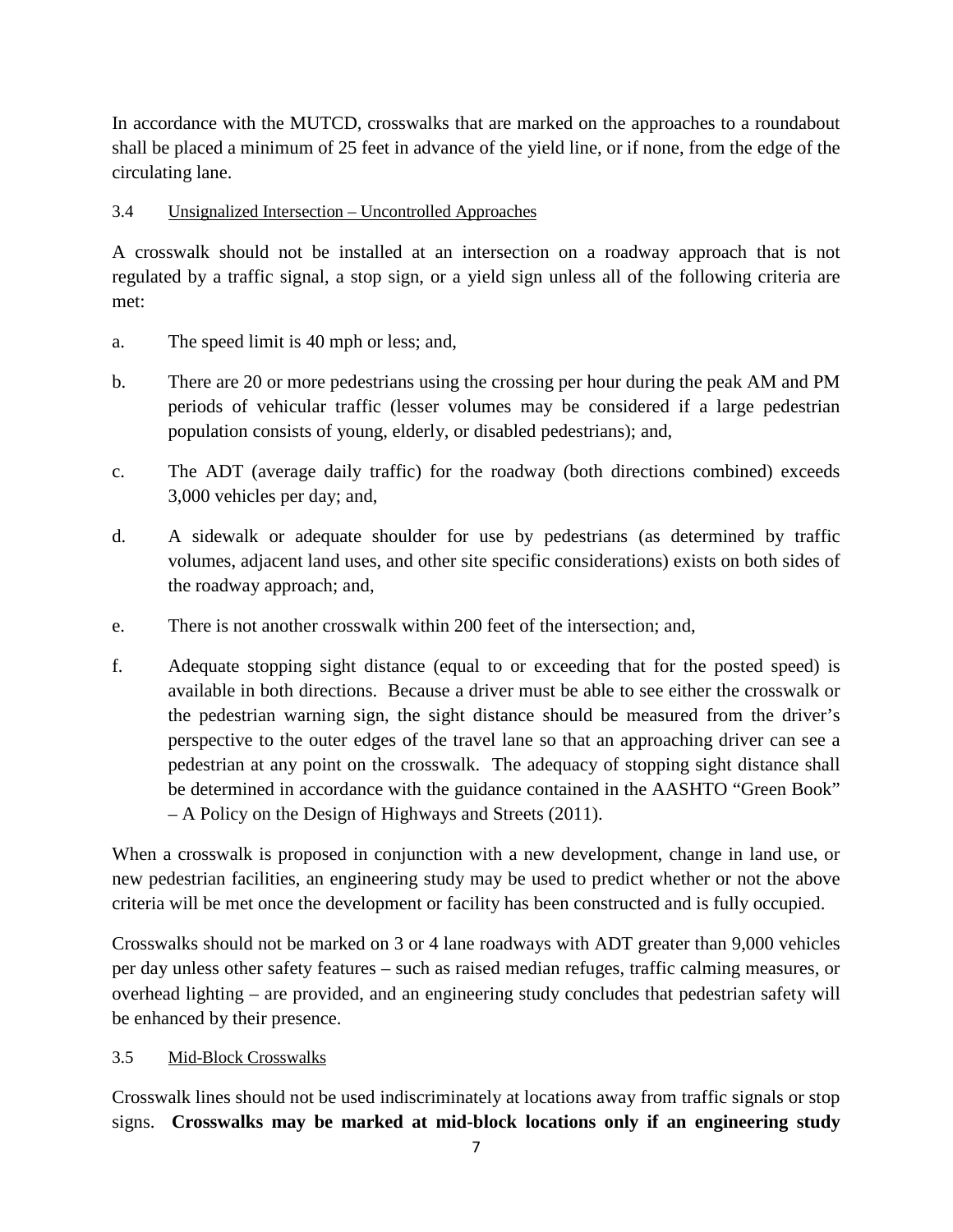# **determines that it is safe to do so and their presence is necessary to concentrate pedestrian crossing activity at a specific location and position pedestrians to be more visible by motorists.**

Crosswalks should not be marked on 2-lane roadways with ADT greater than 9,000 vehicles per day, or 4-lane roadways with ADT greater than 12,000 vehicles per day, unless other special treatments – such as raised median refuges, curb extensions, overhead lighting, pedestrianactivated signals or warning lights – are provided, and an engineering study concludes that pedestrian safety will be ensured by the special treatments.

All of the following criteria should be met before installing a crosswalk at an uncontrolled, midblock location:

- a. The 85th percentile speed of traffic at the marked crosswalk location must be less than 40 mph; and,
- b. The pedestrian volume at the location of the crosswalk must be more than 30 pedestrians per hour (pph) during the peak pedestrian hour (lesser volumes may be considered if a large percentage of the pedestrian population consists of young, elderly, or disabled pedestrians); or 15 pph for each of 4 hours; and,
- c. The ADT (average daily traffic) for the roadway (both directions combined) must exceed 3,000 vehicles per day; or the number of unimpeded vehicle time gaps that equal or exceed the pedestrian crossing times in an average 5-minute period during the peak vehicle hour must be greater than 4;
- d. A sidewalk or adequate shoulder for use by pedestrians, or a distinct pedestrian destination such as a recreation field, must exist on both sides of the roadway approach; and,
- e. Another crosswalk across the same roadway cannot exist within 300 feet of the proposed location; and,
- f. The proposed crosswalk location must have adequate street lighting near the crosswalk already in existence or scheduled for installation; and,
- g. Adequate stopping sight distances (equal to or exceeding that for the posted speed) must be available in both directions. The adequacy of stopping sight distances shall be determined in accordance with the guidance contained in the AASHTO "Green Book" – A Policy on the Design of Highways and Streets (2011).

When a crosswalk is proposed in conjunction with a new development, change in land use, or new pedestrian facilities, an engineering study may be used to predict whether or not the above criteria will be met once the development or facility has been constructed and is fully occupied.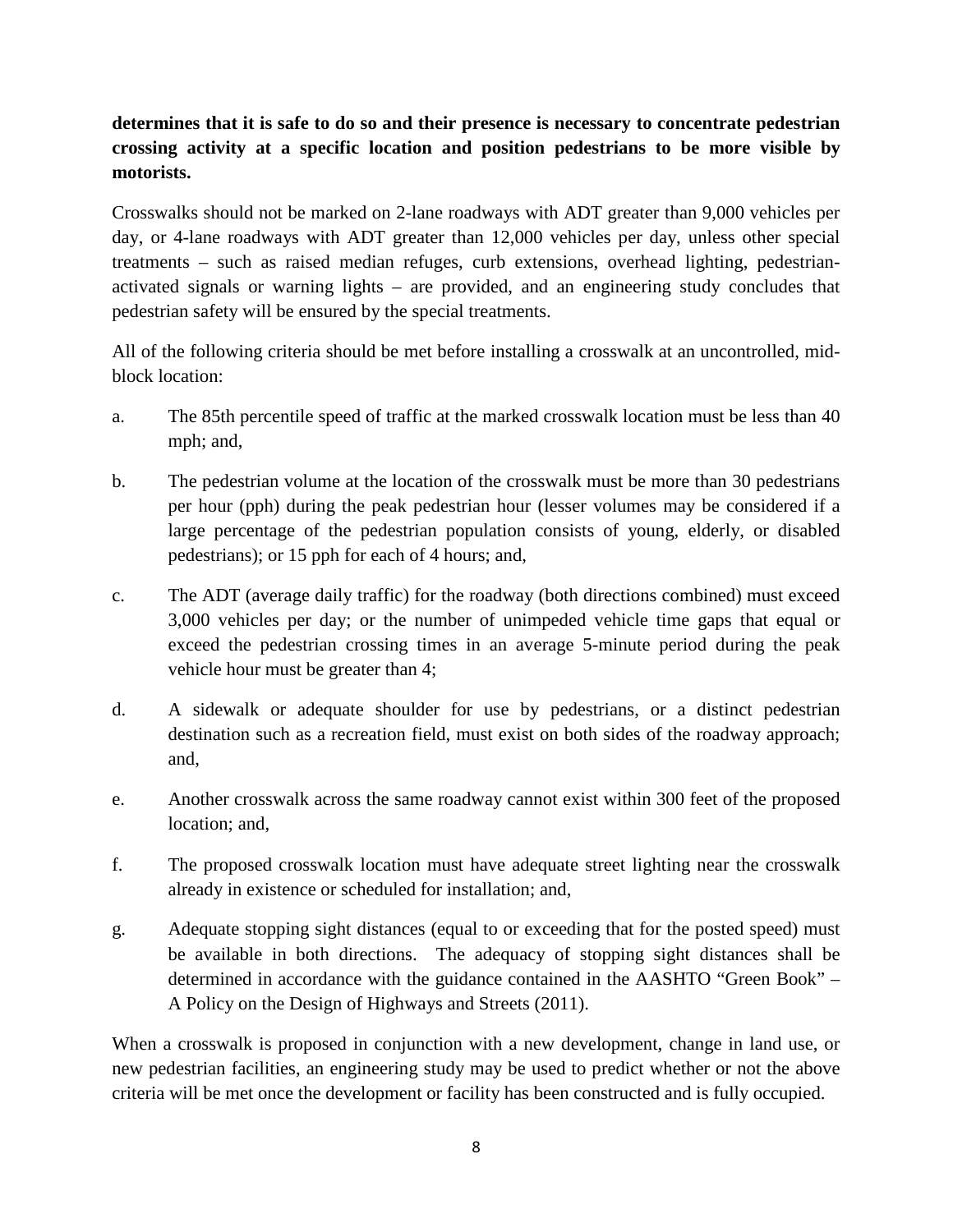#### 3.6 Mid-Block School Crossings

Crosswalks should be marked at locations on an established routes to a school (if the school has established a school route plan) where there exists a conflict between vehicles and school children, or where school children would not otherwise know the proper place to cross the street. The following guidance applies only to locations adjacent to schools.

All of the following criteria should be met before installing a crosswalk at a mid-block location on an established school route:

- a. The speed limit is 40 mph or less; and'
- b. A sidewalk or adequate shoulder for use by pedestrians (as determined by traffic volumes, adjacent land uses, and other site specific considerations) exists on both sides of the roadway approach; and,
- c. There is not another crosswalk within 200 feet of the intersection; and,
- d. Adequate stopping sight distance (equal to or exceeding that for the posted speed) is available in both directions. Because a driver must be able to see either the crosswalk or the pedestrian warning sign, the sight distance should be measured from the driver's perspective to the outer edges of the travel lane so that an approaching driver can see a pedestrian at any point on the crosswalk. The adequacy of stopping sight distance shall be determined in accordance with the guidance contained in the AASHTO "Green Book" – A Policy on the Design of Highways and Streets (2011).

Crosswalks should not be marked on 2-lane roadways with ADT greater than 9,000 vehicles per day, or 4-lane roadways with ADT greater than 12,000 vehicles per day, unless other special treatments – such as raised median refuges, curb extensions, overhead lighting, pedestrianactivated signals or warning lights – are provided, and an engineering study concludes that pedestrian safety will be ensured by the special treatments.

While there is no minimum pedestrian volume for a school crossing, it is recommended that a trained crossing guard be present whenever there is crossing activity by students.

When a crosswalk is proposed in conjunction with a new development, change in land use, or new pedestrian facilities, an engineering study may be used to predict whether or not the above criteria will be met once the development or facility has been constructed and is fully occupied.

# **4.0 Design Features of Marked Crosswalks**

# 4.1 Pavement Marking Patterns

The standard crosswalk marking shall consist of twin transverse lines as depicted in the figure below.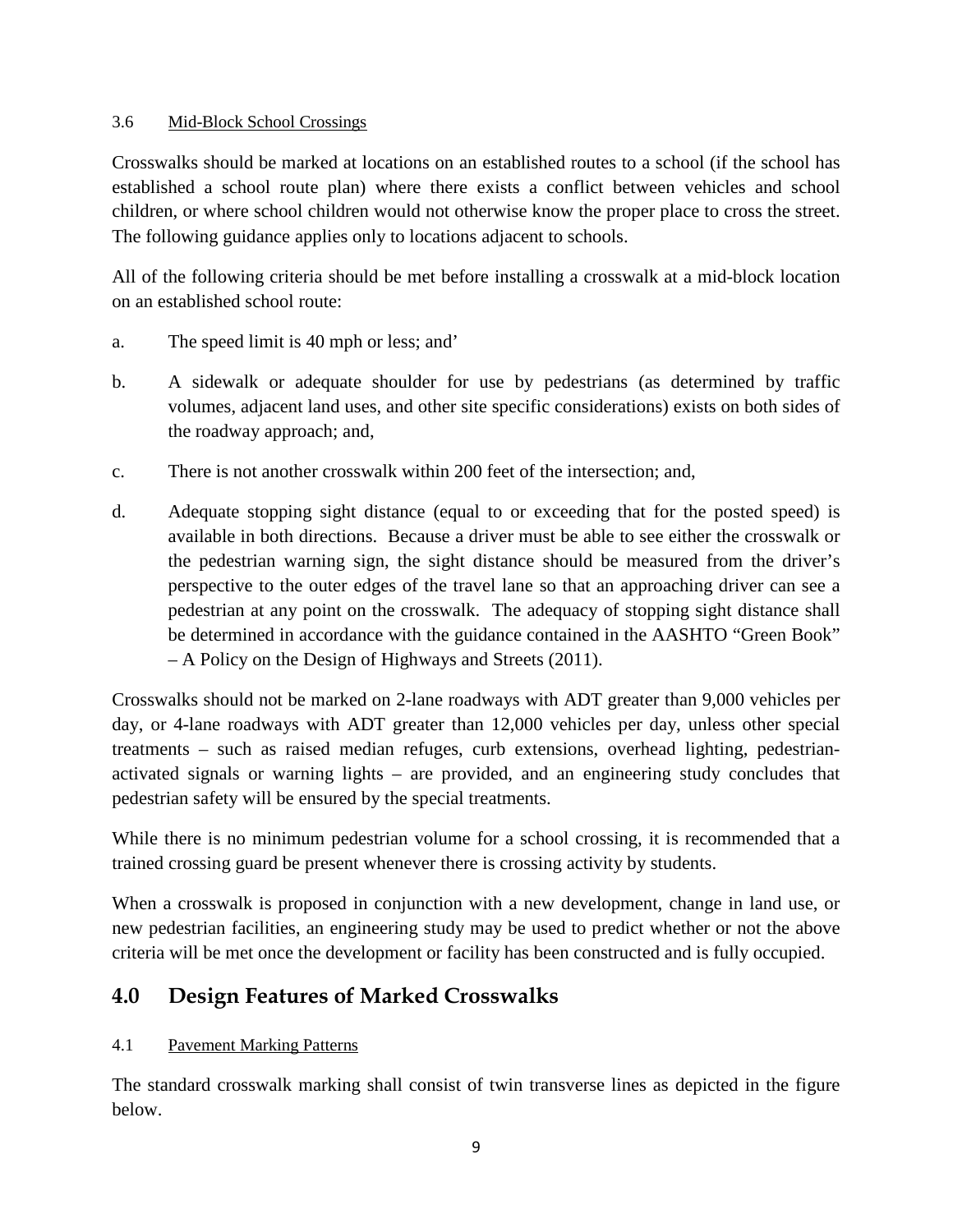For added visibility, the area of the crosswalk may be marked with white diagonal lines at a 45 degree angle to the line of the crosswalk or with white longitudinal lines parallel to traffic flow as shown in the figure below. When diagonal or longitudinal lines are used to mark a crosswalk, the transverse crosswalk lines may be omitted. This type of marking may be used at locations where substantial numbers of pedestrians cross without any other traffic control device, at locations where physical conditions are such that added visibility of the crosswalk is desired, or at places where a pedestrian crosswalk might not be expected.



The standard crosswalk markings for new crosswalks shall consist of twin transverse lines. In areas where additional visibility is required a ladder type pattern shall be used.

4.2 Crosswalk Marking Width and Color

All crosswalk markings shall be white. Crosswalk marking lines shall not be less than 12 inches in width. If used diagonal or longitudinal lines shall be 12 to 24 inches wide and separated by gaps of 12 to 60 inches. If transverse lines are used to mark a crosswalk, the gap between the lines should not be less than 6 feet. If diagonal or longitudinal lines are used without transverse lines to mark a crosswalk, the crosswalk should be not less than 6 feet wide

# 4.3 Crosswalk Marking Materials

Crosswalks shall be marked with paint or thermoplastic meeting the requirements set forth in the MassDOT Standard Specifications for Highways and Bridges Section M7.01 Pavement Markings.

# 4.4 ADA Compliance

Where a crosswalk connects to a sidewalk, the curb ramp must meet the requirements of the latest edition of the Americans with Disabilities Act Accessibility Guidelines, the Accessibility Guidelines for Pedestrian Facilities in the Public Right-of-Way, Concord Public Works Design Standards, and Massachusetts Architectural Board regulations.

4.5 Use of Colored and Textured Pavement

The use of colored and textured pavements in crosswalks must comply with section 3G.01 of the MUTCD and MUTCD – Official Ruling 3(09)-24(I) – Application of Colored Pavement.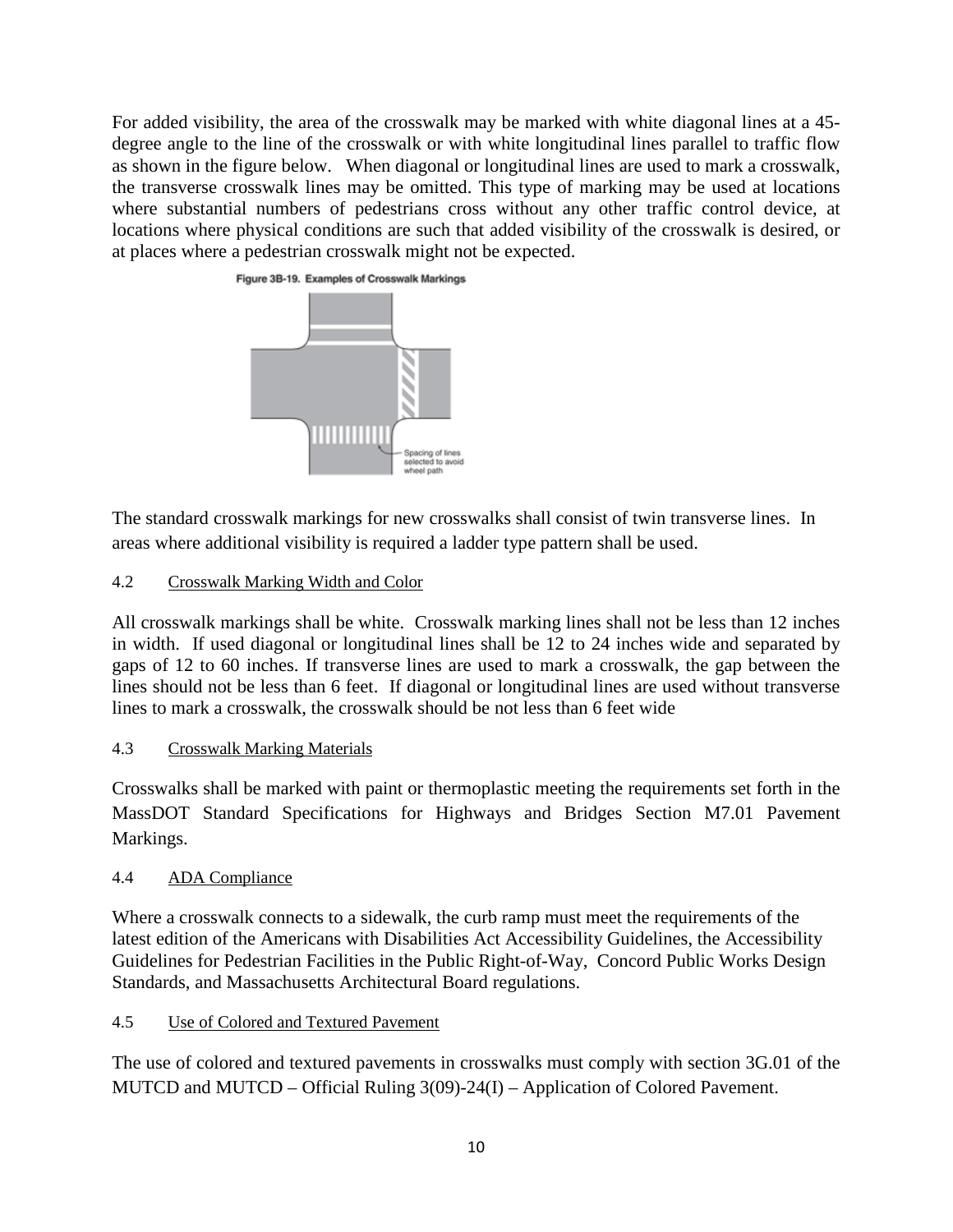The use of different colored and textured pavements at crosswalks will be evaluated by the TMG on a case by case basis.

## 4.6 Pedestrian Warning Signs

# 4.6.1 At Uncontrolled Crossings

Pedestrian in crosswalk signs (W11A-2 with downward arrow plaque W16-7p) shall be installed at each end of the crosswalk location. The signs shall be placed in advance of the crosswalk adjacent to the travel lane and facing the driver.

Advance pedestrian warning signs (W11-2) shall be installed at a distance of at least 150 feet, but not exceeding 700 feet, in advance of the crosswalk on the approach to the roundabout. No advance warning sign is required within the roundabout. Advance pedestrian warning signs may be accompanied by supplemental plaques with the legend "AHEAD" (W16-9p) or "XXX FEET" (W16-2a).

# 4.6.2 At Controlled Crossings

In accordance with the MUTCD, no pedestrian crossing signs shall be installed at the location of the marked crosswalks, nor any advance pedestrian warning signs installed at a signalized or at stop/yield-controlled approaches to an intersection.

# 4.6.3 At School Crossings

A School Crossing Warning Assembly (SCWA) consisting of a School Crossing Sign  $(S1-1)$  with a diagonal downward arrow plaque (W16-7p) shall be installed at each end of the crosswalk location. The signs shall be placed in advance of the crosswalk adjacent to the travel lane and facing the driver. The SCWA shall not be used at marked crosswalks other than those adjacent to schools or on established school routes. The SCWA shall not be installed on intersection approaches controlled by traffic signal or stop sign.

A School Advance Warning Assembly consisting of a School Crossing Sign (S1-1) and a supplemental plaque with the legend "AHEAD" (W16-9p) or "XXX FEET" (W16-2a) shall be installed at a distance of at least 150 feet, but not exceeding 700 feet in advance of the crosswalk, in either direction.

# 4.7 Installation of Stop Lines

# 4.7.1 At Signalized Intersections

When a crosswalk is installed on the approach to a signalized intersection, a stop line should also be installed. In accordance with MUTCD (Section 3B.16), the stop line should be white in color, have a width of 12 inches, and be marked a minimum of 4 feet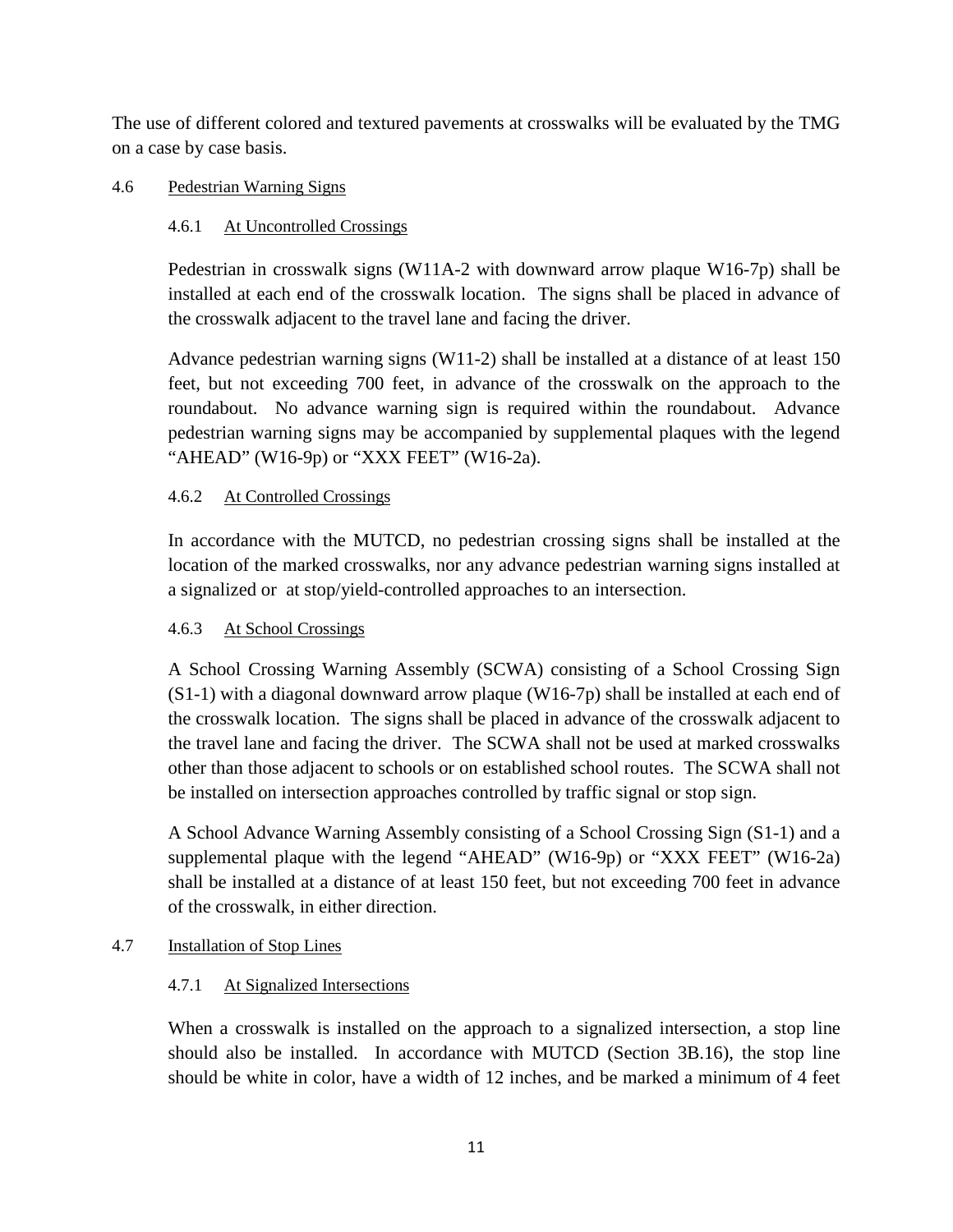in advance of the nearest crosswalk line, as measured by the gap between the stop bar and closest crosswalk marking.

# 4.7.2 At Stop or Yield Controlled Intersections

In accordance with the MUTCD, no pedestrian crossing signs shall be installed at the location of the marked crosswalks, nor any advance pedestrian warning signs installed at a signalized or at stop/yield-controlled approaches to an intersection.

# 4.8 No Parking Zone

In accordance with the MUTCD (Section 3B.18), parking spaces shall not be marked within 20 feet of a marked crosswalk at an intersection, as measured by the gap between the parking space and the closest crosswalk marking.

# 4.9 Use of Fluorescent Yellow-Green Signs

The 2009 edition of the MUTCD changed the use of fluorescent yellow-green (FYG) background signs in school zones from an option to a requirement. All new school crosswalk signs installed shall be FYG.

The option to use a FYG background for warning signs associated with pedestrians, bicyclists, and playgrounds is retained, and may be used. When a FYG background is used, a systematic approach featuring one background color within a zone or area should be used. The mixing of standard yellow and fluorescent yellow-green backgrounds within a selected site area should be avoided. Within any Historic District in Concord FYG signs shall only be used at school crossings as required by the MUTCD all other signs shall have "traditional yellow" backgrounds

# 4.10 In-Street Pedestrian Crossing Signs

In-street pedestrian crossing signs may be used at crosswalks as to increase remind road users of the applicable laws. To reflect the legal requirements stated in MGL Ch. 89, Sec. 11, all R1-5, R1-6, and R1-9 series signs installed under the provisions of these sections shall read "Yield To Pedestrians". Signs indicating "Stop For Pedestrians" shall not be used. R1-6 and R1-9 signs shall include the legend "STATE LAW". The yellow portion of the sign background shall be fluorescent yellow-green in color.

The signs shall not be used at signalized intersections and may be used seasonally to prevent damage caused by snow plowing operations. In-street pedestrian crossing signs may be installed or removed by the Chief of Police or his designee.

A School Crossing Warning Assembly (SCWA) consisting of a School Crossing Sign (S1-1) with a diagonal downward arrow plaque (W16-7p) shall be installed at each end of the crosswalk location. The signs shall be placed in advance of the crosswalk adjacent to the travel lane and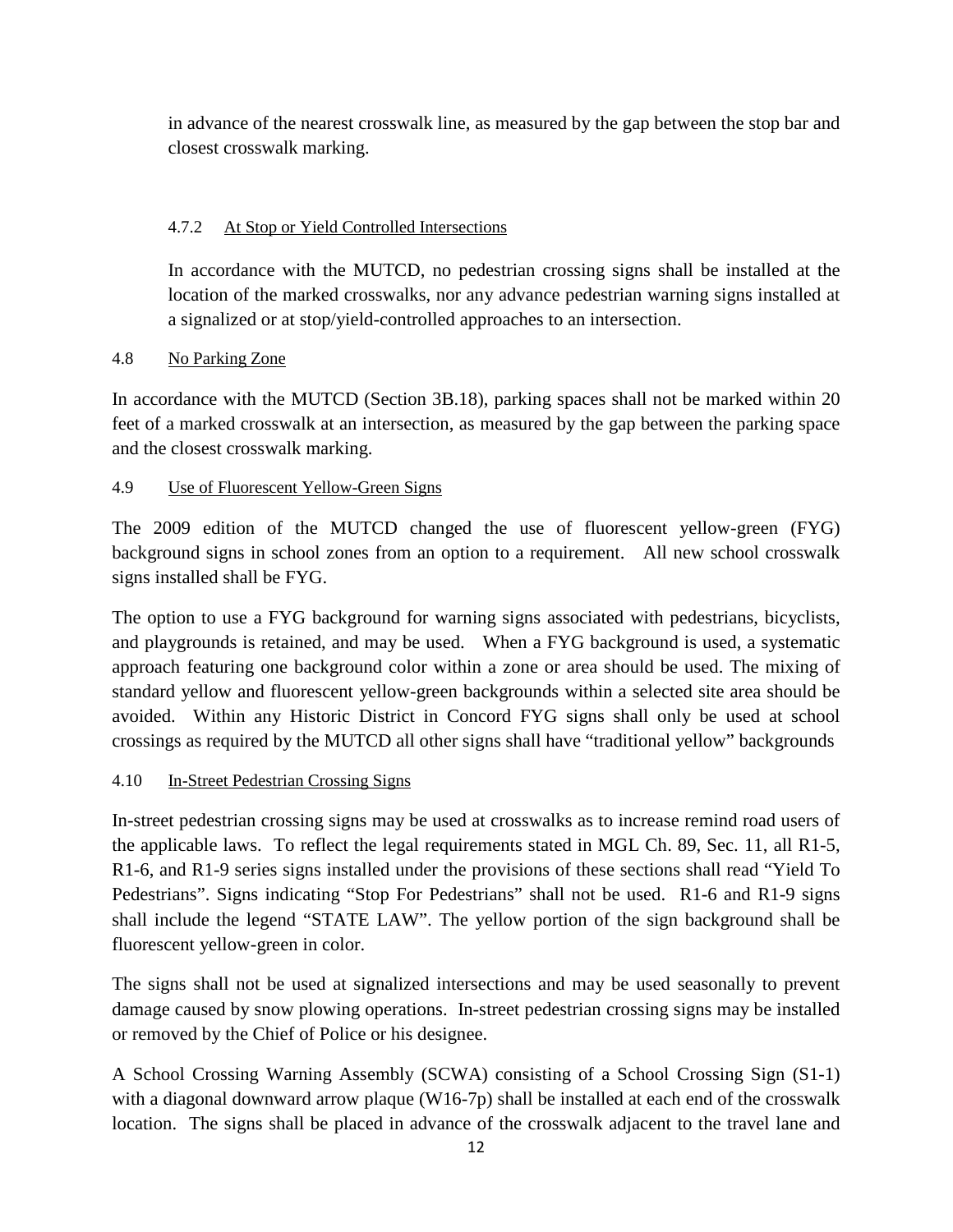facing the driver. The SCWA shall not be used at marked crosswalks other than those adjacent to schools or on established school routes. The SCWA shall not be installed on intersection approaches controlled by traffic signal or stop sign.

A School Advance Warning Assembly consisting of a School Crossing Sign (S1-1) and a supplemental plaque with the legend "AHEAD" (W16-9p) or "XXX FEET" (W16-2a) shall be installed at a distance of at least 150 feet, but not exceeding 700 feet in advance of the crosswalk, in either direction.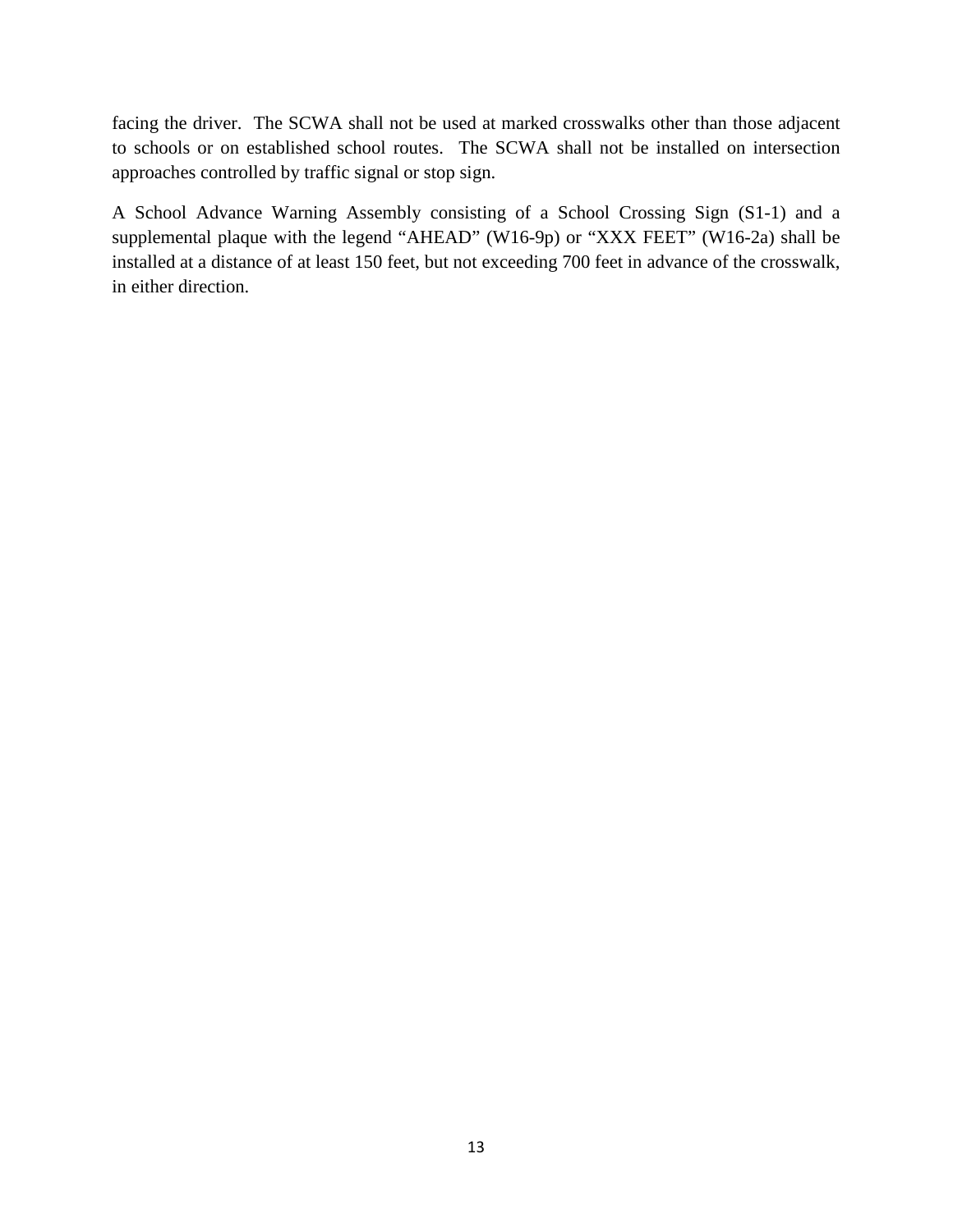**Appendix A. Request Form and Petition**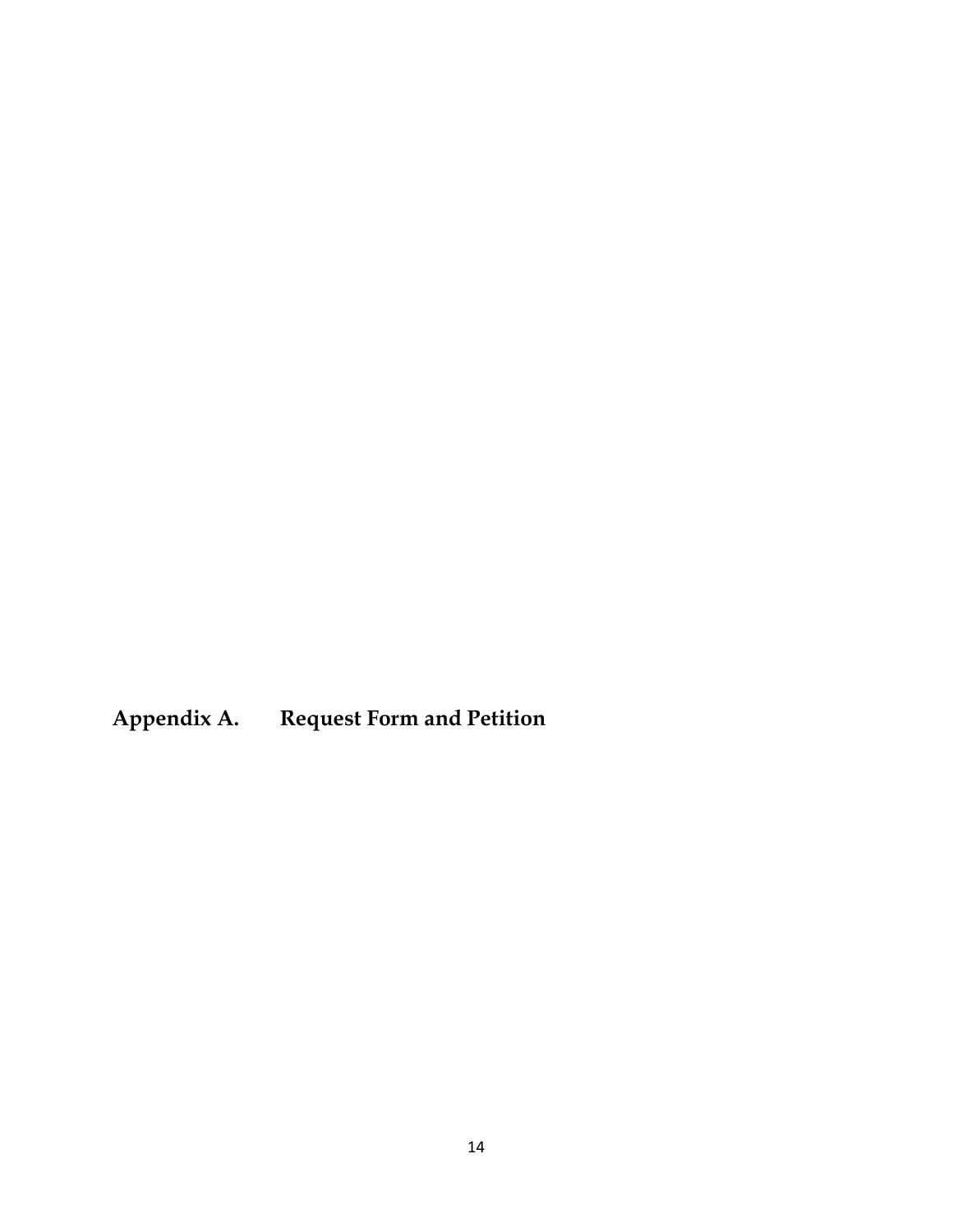#### **Attachment 1 – Crosswalk Request Form**

This form is used to request the installation of a crosswalk on a Town maintained street. When this form is submitted, Town staff will evaluate the request to determine the potential type of crosswalk, and make sure that the location is a Town maintained street. After the initial report Town staff will explain how residents may put together a petition to promote community involvement in regard to the potential crosswalk location.

#### 1. Contact Information

| Name(please print):     |  |
|-------------------------|--|
| Address, City, and Zip: |  |
| Phone Number:           |  |
| Email:                  |  |
|                         |  |

\_\_\_\_\_\_\_\_\_\_\_\_\_\_\_\_\_\_\_\_\_\_\_\_\_\_\_\_\_\_\_\_\_\_\_\_\_\_\_\_\_\_\_\_\_\_\_\_\_\_\_\_\_\_\_\_\_\_\_\_\_\_\_\_\_\_\_\_\_\_\_\_\_

 $\mathcal{L}_\text{max}$  , and the set of the set of the set of the set of the set of the set of the set of the set of the set of the set of the set of the set of the set of the set of the set of the set of the set of the set of the

\_\_\_\_\_\_\_\_\_\_\_\_\_\_\_\_\_\_\_\_\_\_\_\_\_\_\_\_\_\_\_\_\_\_\_\_\_\_\_\_\_\_\_\_\_\_\_\_\_\_\_\_\_\_\_\_\_\_\_\_\_\_\_\_\_\_\_\_\_\_\_\_\_\_ \_\_\_\_\_\_\_\_\_\_\_\_\_\_\_\_\_\_\_\_\_\_\_\_\_\_\_\_\_\_\_\_\_\_\_\_\_\_\_\_\_\_\_\_\_\_\_\_\_\_\_\_\_\_\_\_\_\_\_\_\_\_\_\_\_\_\_\_\_\_\_\_\_\_

\_\_\_\_\_\_\_\_\_\_\_\_\_\_\_\_\_\_\_\_\_\_\_\_\_\_\_\_\_\_\_\_\_\_\_\_\_\_\_\_\_\_\_\_\_\_\_\_\_\_\_\_\_\_\_\_\_\_\_\_\_\_\_\_\_\_\_\_\_\_\_\_\_\_

\_\_\_\_\_\_\_\_\_\_\_\_\_\_\_\_\_\_\_\_\_\_\_\_\_\_\_\_\_\_\_\_\_\_\_\_\_\_\_\_\_\_\_\_\_\_\_\_\_\_\_\_\_\_\_\_\_\_\_\_\_\_\_\_\_\_\_\_\_\_\_\_\_\_ \_\_\_\_\_\_\_\_\_\_\_\_\_\_\_\_\_\_\_\_\_\_\_\_\_\_\_\_\_\_\_\_\_\_\_\_\_\_\_\_\_\_\_\_\_\_\_\_\_\_\_\_\_\_\_\_\_\_\_\_\_\_\_\_\_\_\_\_\_\_\_\_\_\_ \_\_\_\_\_\_\_\_\_\_\_\_\_\_\_\_\_\_\_\_\_\_\_\_\_\_\_\_\_\_\_\_\_\_\_\_\_\_\_\_\_\_\_\_\_\_\_\_\_\_\_\_\_\_\_\_\_\_\_\_\_\_\_\_\_\_\_\_\_\_\_\_\_\_

\_\_\_\_\_\_\_\_\_\_\_\_\_\_\_\_\_\_\_\_\_\_\_\_\_\_\_\_\_\_\_\_\_\_\_\_\_\_\_\_\_\_\_\_\_\_\_\_\_\_\_\_\_\_\_\_\_\_\_\_\_\_\_\_\_\_\_\_\_\_\_\_\_\_

2. Please describe the potential crosswalk location. Attach a map or picture if necessary:

3. Please describe the nature of the neighborhood traffic and why it may be beneficial to install a crosswalk (attach additional sheets if necessary):\_\_\_\_\_\_\_\_\_\_\_\_\_\_\_\_\_\_\_\_\_\_\_\_\_\_\_\_\_\_\_\_\_

\_\_\_\_\_\_\_\_\_\_\_\_\_\_\_\_\_\_\_\_\_\_\_\_\_\_\_\_\_\_\_\_\_\_\_\_\_\_\_\_\_\_\_\_\_\_\_\_\_\_\_\_\_\_\_\_\_\_\_\_\_\_\_\_\_\_\_\_\_\_\_\_\_\_

\_\_\_\_\_\_\_\_\_\_\_\_\_\_\_\_\_\_\_\_\_\_\_\_\_\_\_\_\_\_\_\_\_\_\_\_\_\_\_\_\_\_\_\_\_\_\_\_\_\_\_\_\_\_\_\_\_\_\_\_\_\_\_\_\_\_\_\_\_\_\_\_\_\_

\_\_\_\_\_\_\_\_\_\_\_\_\_\_\_\_\_\_\_\_\_\_\_\_\_\_\_\_\_\_\_\_\_\_\_\_\_\_\_\_\_\_\_\_\_\_\_\_\_\_\_\_\_\_\_\_\_\_\_\_\_\_\_\_\_\_\_\_\_\_\_\_\_\_

4. Please list locations of existing sidewalks and crosswalks in the immediate area:

Please fill out this form and return to:

Concord Police Department Community Safety Officer 219 Walden Street P.O. Box 519 Concord, MA 01742 Fax: 978-369-8420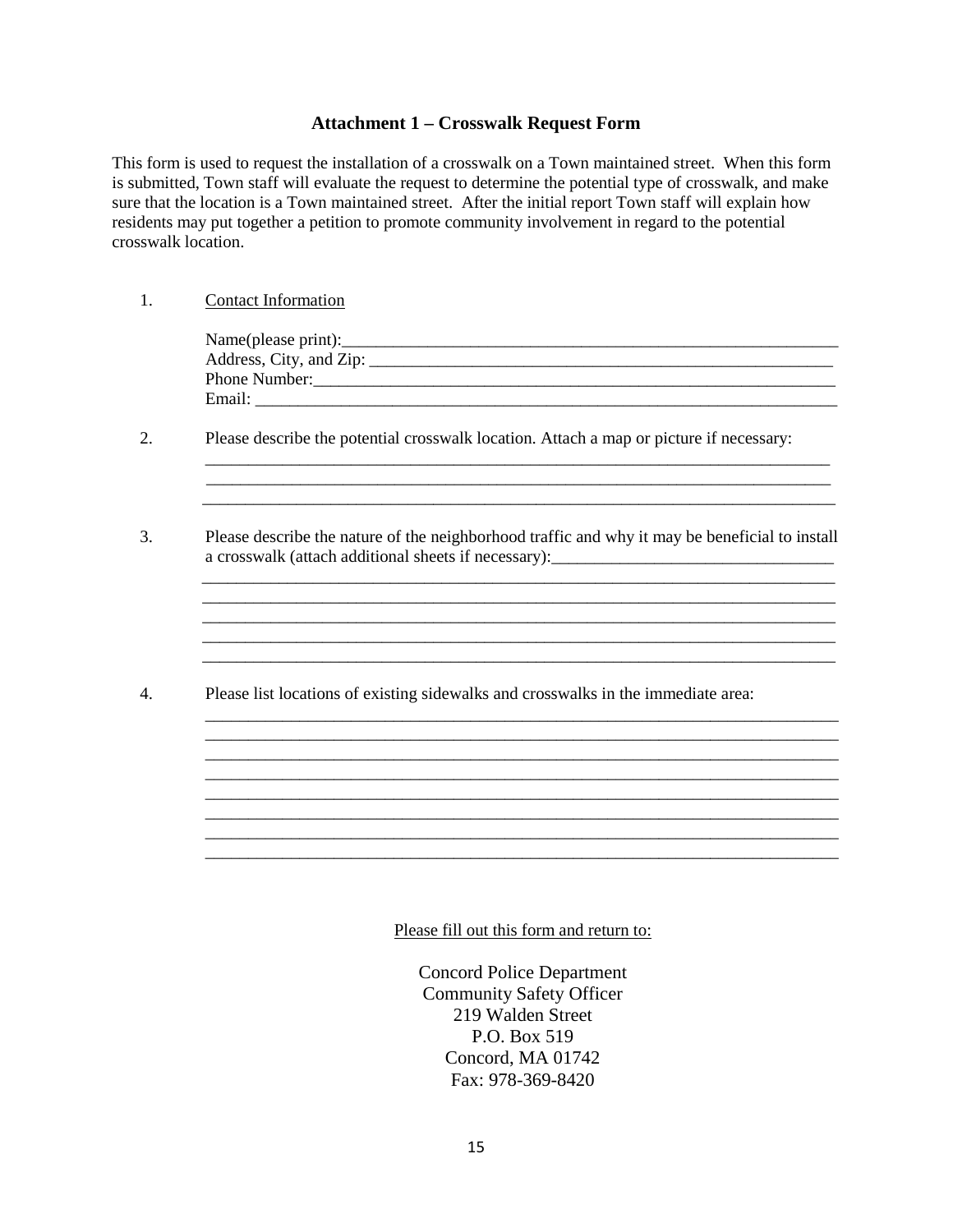# **Attachment 2 – Neighborhood Petition Form (Page 1)**

Please fill out this form and return with attached sheets to: Concord Police Department Community Safety Officer 219 Walden Street, P.O. Box 519 Concord, MA. 01742 Fax: 978-369-8420

#### THE UNDERSIGNED AGREE TO THE FOLLOWING:

| 1. | All persons signing this petition do hereby certify that they own property or reside within                                                                         |  |                                                                                           |  |  |
|----|---------------------------------------------------------------------------------------------------------------------------------------------------------------------|--|-------------------------------------------------------------------------------------------|--|--|
|    |                                                                                                                                                                     |  |                                                                                           |  |  |
|    |                                                                                                                                                                     |  |                                                                                           |  |  |
|    |                                                                                                                                                                     |  |                                                                                           |  |  |
|    |                                                                                                                                                                     |  |                                                                                           |  |  |
| 2. |                                                                                                                                                                     |  | All persons signing this petition do hereby agree to the following problem in the defined |  |  |
|    |                                                                                                                                                                     |  |                                                                                           |  |  |
|    |                                                                                                                                                                     |  |                                                                                           |  |  |
|    |                                                                                                                                                                     |  |                                                                                           |  |  |
|    |                                                                                                                                                                     |  |                                                                                           |  |  |
| 3. | All persons signing this petition do hereby agree that the following contact person(s)<br>represents the neighborhood in matters pertaining to items 1 and 2 above: |  |                                                                                           |  |  |
|    |                                                                                                                                                                     |  |                                                                                           |  |  |
|    |                                                                                                                                                                     |  |                                                                                           |  |  |
|    |                                                                                                                                                                     |  |                                                                                           |  |  |
|    |                                                                                                                                                                     |  |                                                                                           |  |  |
|    |                                                                                                                                                                     |  |                                                                                           |  |  |
|    |                                                                                                                                                                     |  |                                                                                           |  |  |
|    |                                                                                                                                                                     |  |                                                                                           |  |  |
|    |                                                                                                                                                                     |  | Please attach additional pages if necessary to discuss the request.                       |  |  |

Date Submitted: \_\_\_\_\_\_\_\_\_\_\_\_\_\_\_\_\_\_\_\_\_\_\_\_\_\_\_\_\_\_\_\_\_